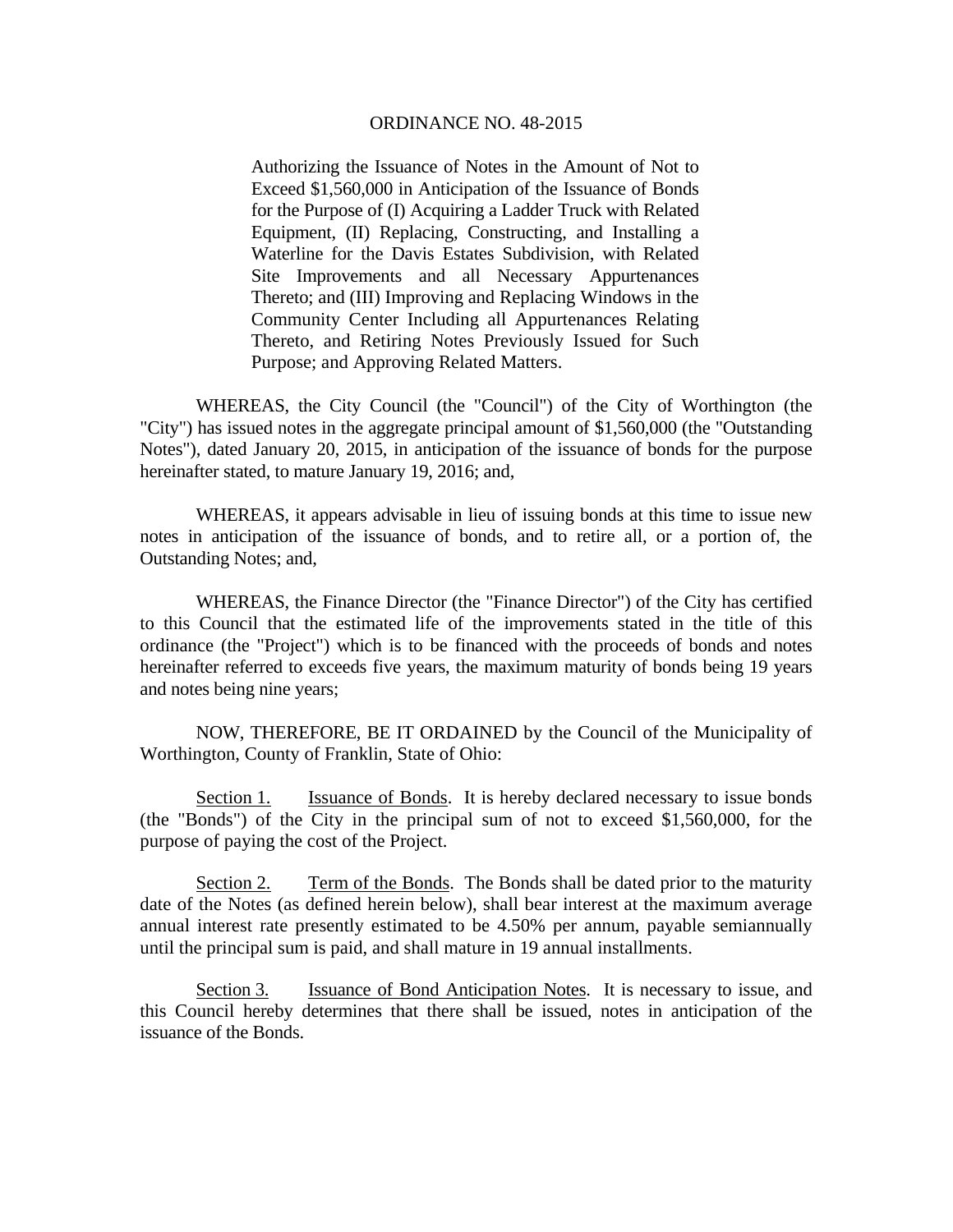Section 4. Terms of the Notes; Certificate of Fiscal Officer Relating to Terms of Notes. Such anticipatory notes (the "Notes") shall be in the amount of not to exceed \$1,560,000, which sum does not exceed the amount of the Bonds. The Notes shall be dated the date established by the Finance Director and certified to this Council and shall mature on such date as shall be determined by the Finance Director and certified to this Council, provided that such date shall not be later than one year after the date of issuance of the Notes. The Notes shall be issued as fully registered notes in such denominations as shall be determined by the Finance Director. Coupons shall not be attached to the Notes. The Notes shall be sold in a transaction exempt from the requirements of Rule 15c2-12 of the United States Securities and Exchange Commission.

 The Finance Director is authorized and directed to execute a Certificate of Fiscal Officer Relating to Terms of Notes (the "Certificate of Fiscal Officer") setting forth the final terms of the Notes, consistent with the requirements of this ordinance, and to present the same to this Council after closing.

Section 5. General Obligation Pledge. The Notes shall be the full general obligation of the City, and the full faith, credit and revenue of the City are hereby pledged for the prompt payment of the same. The par value to be received from the sale of the Bonds and any excess funds resulting from the issuance of the Notes shall, to the extent necessary, be used only for the retirement of the Notes at maturity and are hereby pledged for such purpose.

Section 6. Debt Service Levy. There shall be and is hereby levied annually on all the taxable property in the City, in addition to all other taxes and inside the City's charter millage limitation, a direct tax (the "Debt Service Levy") for each year during which any of the Notes are outstanding, in an amount not less than that which would have been levied if the Bonds had been issued without the prior issuance of the Notes, for the purpose of providing, and in an amount which is sufficient to provide, funds to pay interest upon the Notes as and when the same falls due and to provide a fund for the repayment of the principal of the Notes at maturity or upon redemption. The Debt Service Levy shall not be less than the interest and sinking fund tax required by Article XII, Section 11 of the Ohio Constitution.

The Debt Service Levy shall be and is hereby ordered computed, certified, levied and extended upon the tax duplicate and collected by the same officers, in the same manner, and at the same time that taxes for general purposes for each of such years are certified, extended and collected. The Debt Service Levy shall be placed before and in preference to all other items and for the full amount thereof. The funds derived from the Debt Service Levy shall be placed in a separate and distinct fund, which shall be irrevocably pledged for the payments of the premium, if any, and interest on and principal of the Notes and Bonds when and as the same falls due. Notwithstanding the foregoing, if the City determines that funds will be available from other sources for the payment of the Notes and Bonds in any year, the amount of the Debt Service Levy for such year shall be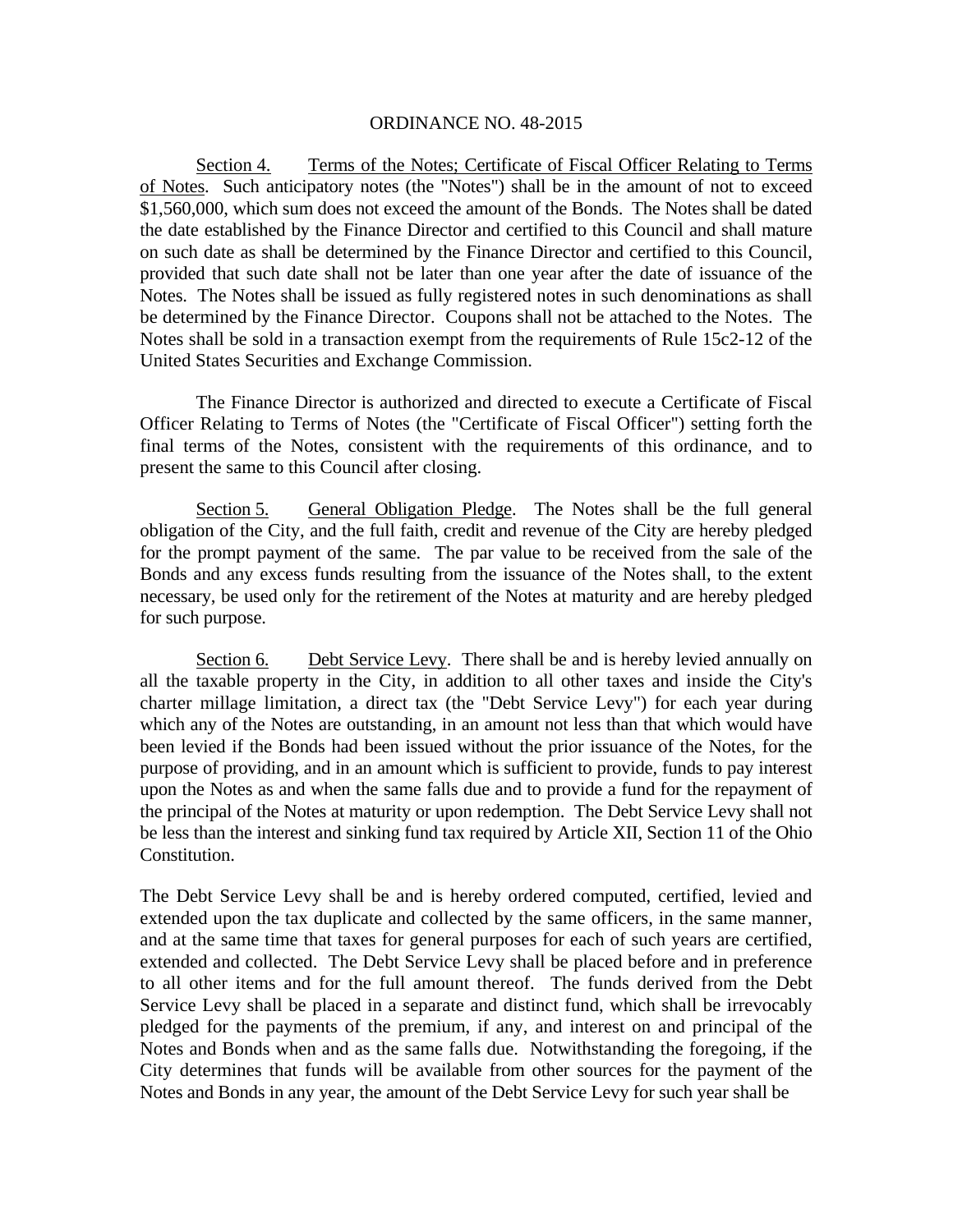reduced by the amount of funds which will be so available, and the City shall appropriate such funds to the payment of the Notes and Bonds in accordance with law.

Section 7. Sale of Notes. The Notes shall bear interest, based on a 360-day year of twelve 30-day months, payable at maturity, at such rate per annum as shall be determined by the Finance Director and certified to this Council, provided that such rate shall not exceed 5.00% per annum. The Notes shall be sold to the purchaser or purchasers (collectively, the "Original Purchaser") designated by the Finance Director on behalf of Council and certified to this Council in the Certificate of Fiscal Officer, at the purchase price set forth in the Certificate of Fiscal Officer, plus interest accrued, if any, to the date of delivery of the Notes to the Original Purchaser.

 The Finance Director is hereby authorized and directed to deliver the Notes, when executed, to the Original Purchaser upon payment of the purchase price and accrued interest, if any, to the date of delivery. The proceeds of such sale, except any accrued interest or premium thereon, shall be deposited in the Treasury of the City and used for the purpose aforesaid and for no other purpose. The accrued interest received from such sale shall be transferred to the City's Bond Retirement Fund to be applied to the payment of the principal of and interest on the Notes, or other obligations of the City, as permitted by law. Any premium received from the sale of the Notes may be used to pay the financing costs of the Notes within the meaning of Ohio Revised Code Section 133.01(K) or be deposited into the City's Bond Retirement Fund, in the manner provided by law.

Section 8. Form and Execution of Notes; Payment of Notes. The Notes shall be executed by the Finance Director and the City Manager, provided that either or both of such signatures may be a facsimile, shall be designated "City of Worthington, Ohio Various Purpose Notes, Series 2016," or as otherwise determined by the Finance Director, and shall be payable as to both principal and interest at the office of Note Registrar (as defined hereinbelow). The Notes shall express upon their faces the purpose for which they are issued and that they are issued pursuant to this ordinance.

The principal of and interest on the Notes shall be payable in lawful money of the United States of America without deduction for the services of the Note Registrar. The principal of and interest on the Notes shall be payable upon presentation and surrender of the Notes at their maturity at the office of the Note Registrar. No Note shall be valid or become obligatory for any purpose or shall be entitled to any security or benefit under this ordinance unless and until a certificate of authentication, as printed on the Note, is signed by the Note Registrar as authenticating agent. Authentication by the Note Registrar shall be conclusive evidence that the Note so authenticated has been duly issued and delivered under this ordinance and is entitled to the security and benefit of this ordinance. The certificate of authentication may be signed by any officer or officers of the Note Registrar or by such other person acting as an agent of the Note Registrar as shall be approved by the Finance Director on behalf of the City. It shall not be necessary that the same authorized person sign the certificate of authentication on all of the Notes.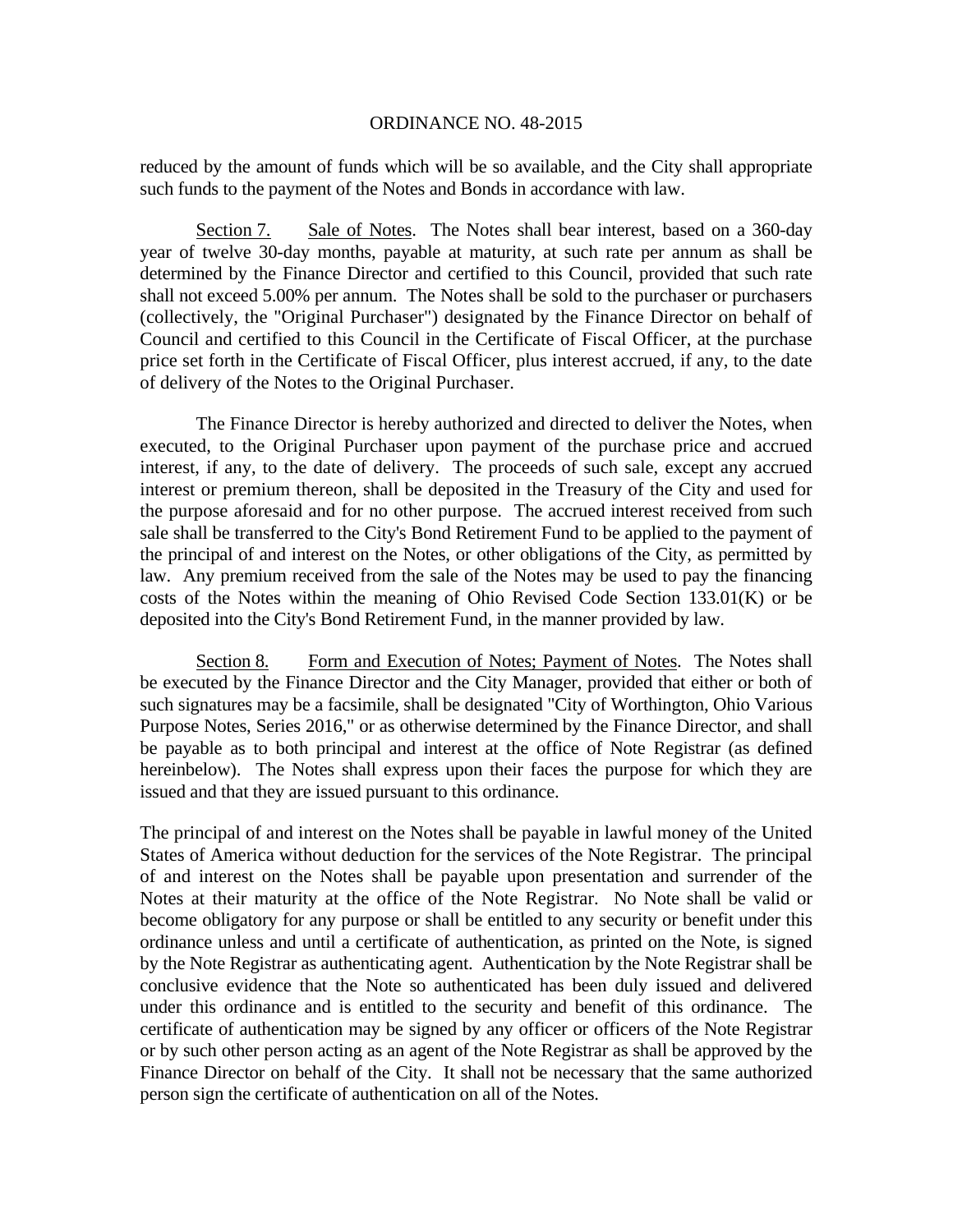Section 9. Appointment of Note Registrar. The Finance Director is hereby authorized and directed to serve as authenticating agent, note registrar, transfer agent, and paying agent for the Notes (the "Note Registrar"). Interest shall be payable at maturity by check or draft mailed to the Registered Owner hereof, as shown on the registration books of the City maintained by the Note Registrar. So long as any of the Notes remain outstanding, the City shall cause to be maintained and kept by the Note Registrar, at the office of the Note Registrar, all books and records necessary for the registration, exchange and transfer of Notes as provided in this section (the "Note Register"). Subject to the provisions of this ordinance, the person in whose name any Note shall be registered on the Note Register shall be regarded as the absolute owner thereof for all purposes. Payment of or on account of the principal of and interest on any Note shall be made only to or upon the order of that person. Neither the City nor the Note Registrar shall be affected by any notice to the contrary, but the registration may be changed as herein provided. All payments shall be valid and effectual to satisfy and discharge the liability upon the Notes, including the interest thereon, to the extent of the amount or amounts so paid.

Any Notes, upon presentation and surrender at the office of the Note Registrar, together with a request for exchange signed by the registered owner or by a person authorized by the owner to do so by a power of attorney in a form satisfactory to the Note Registrar, may be exchanged for Notes of the same form and of any authorized denomination or denominations equal in the aggregate to the unmatured principal amount of the Notes surrendered, and bearing interest at the same rate and maturing on the same date.

A Note may be transferred only on the Note Register upon presentation and surrender thereof at the office of the Note Registrar, together with an assignment executed by the registered owner or by a person authorized by the owner to do so by a power of attorney in a form satisfactory to the Note Registrar. Upon that transfer, the Note Registrar shall complete, authenticate and deliver a new Note or Notes of any authorized denomination or denominations equal in the aggregate to the unmatured principal amount of the Notes surrendered, and bearing interest at the same rate and maturing on the same date.

The City and the Note Registrar shall not be required to transfer or exchange (i) any Note during a period beginning at the opening of business 15 days before the day of mailing of a notice of redemption of Notes, and ending at the close of business on the day of such mailing, or (ii) any Notes selected for redemption, in whole or in part, following the date of such mailing.

In all cases in which Notes are exchanged or transferred hereunder, the City shall cause to be executed, and the Note Registrar shall authenticate and deliver, the Notes in accordance with the provisions of this ordinance. The exchange or transfer shall be without charge to the owner; except that the Council and Note Registrar may make a charge sufficient to reimburse them for any tax or other governmental charge required to be paid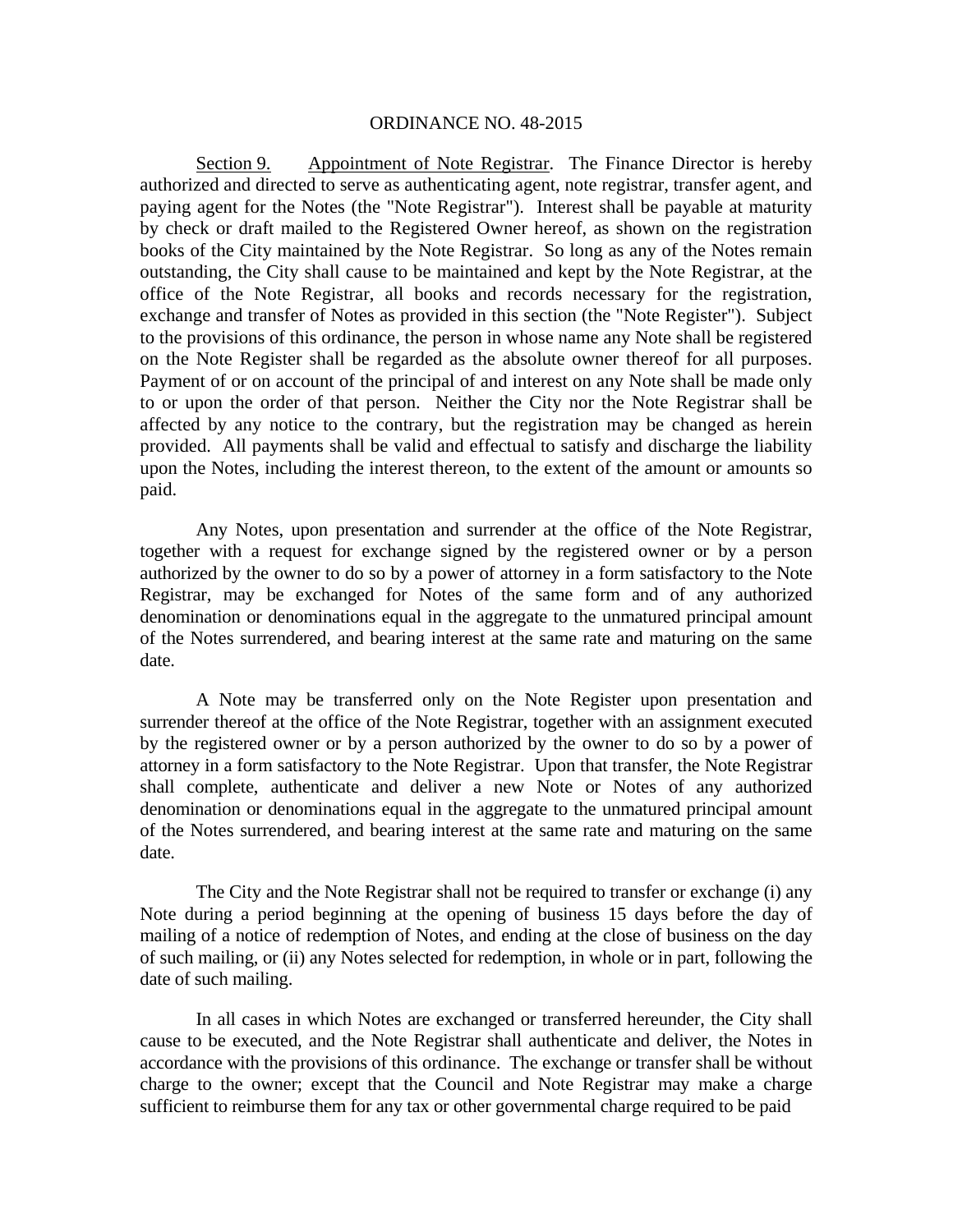with respect to the exchange or transfer. The Council or the Note Registrar may require that those charges, if any, be paid before it begins the procedure for the exchange or transfer of the Notes. All Notes issued upon any transfer or exchange shall be the valid obligations of the City, evidencing the same debt, and entitled to the same benefits under this ordinance, as the Notes surrendered upon that transfer or exchange.

Section 10. Income Tax Pledge. The City hereby covenants, pursuant to Section 133.05(B)(7), Ohio Revised Code, to appropriate annually from lawfully available municipal income taxes, and to continue to levy and collect municipal income taxes adequate to produce, amounts necessary to meet the debt charges on the Notes and the Bonds in each year until full payment is made.

Section 11. Federal Tax Law Compliance. The City hereby covenants that it will comply with the requirements of all existing and future laws which must be satisfied in order that interest on the Notes is and will continue to be excluded from gross income for federal income tax purposes, including without limitation restrictions on the use of the property financed with the proceeds of the Notes so that the Notes will not constitute "private activity bonds" within the meaning of Section 141 of the Internal Revenue Code of 1986, as amended (the "Code"). The City further covenants that it will restrict the use of the proceeds of the Notes in such manner and to such extent, if any, as may be necessary, after taking into account reasonable expectations at the time the debt is incurred, so that they will not constitute arbitrage bonds under Section 148 of the Code and the regulations prescribed thereunder (the "Regulations").

 The Finance Director, or any other officer of the City, including the City Manager, is hereby authorized and directed (a) to make or effect any election, selection, designation, choice, consent, approval or waiver on behalf of the City with respect to the Notes as permitted or required to be made or given under the federal income tax laws, for the purpose of assuring, enhancing or protecting favorable tax treatment or the status of the Notes or interest thereon or assisting compliance with requirements for that purpose, reducing the burden or expense of such compliance, reducing any rebate amount or any payment of penalties, or making any payments of special amounts in lieu of making computations to determine, or paying, any excess earnings as rebate, or obviating those amounts or payments, as determined by the Finance Director, which action shall be in writing and signed by the Finance Director, or any other officer of the City, including the City Manager, on behalf of the City; (b) to take any and all actions, make or obtain calculations, and make or give reports, covenants and certifications of and on behalf of the City, as may be appropriate to assure the exclusion of interest from gross income and the intended tax status of the Notes; and (c) to give an appropriate certificate on behalf of the City, for inclusion in the transcript of proceedings, setting forth the facts, estimates and circumstances, and reasonable expectations of the City pertaining to Section 148 and the Regulations, and the representations, warranties and covenants of the City regarding compliance by the City with Sections 141 through 150 of the Code and the Regulations.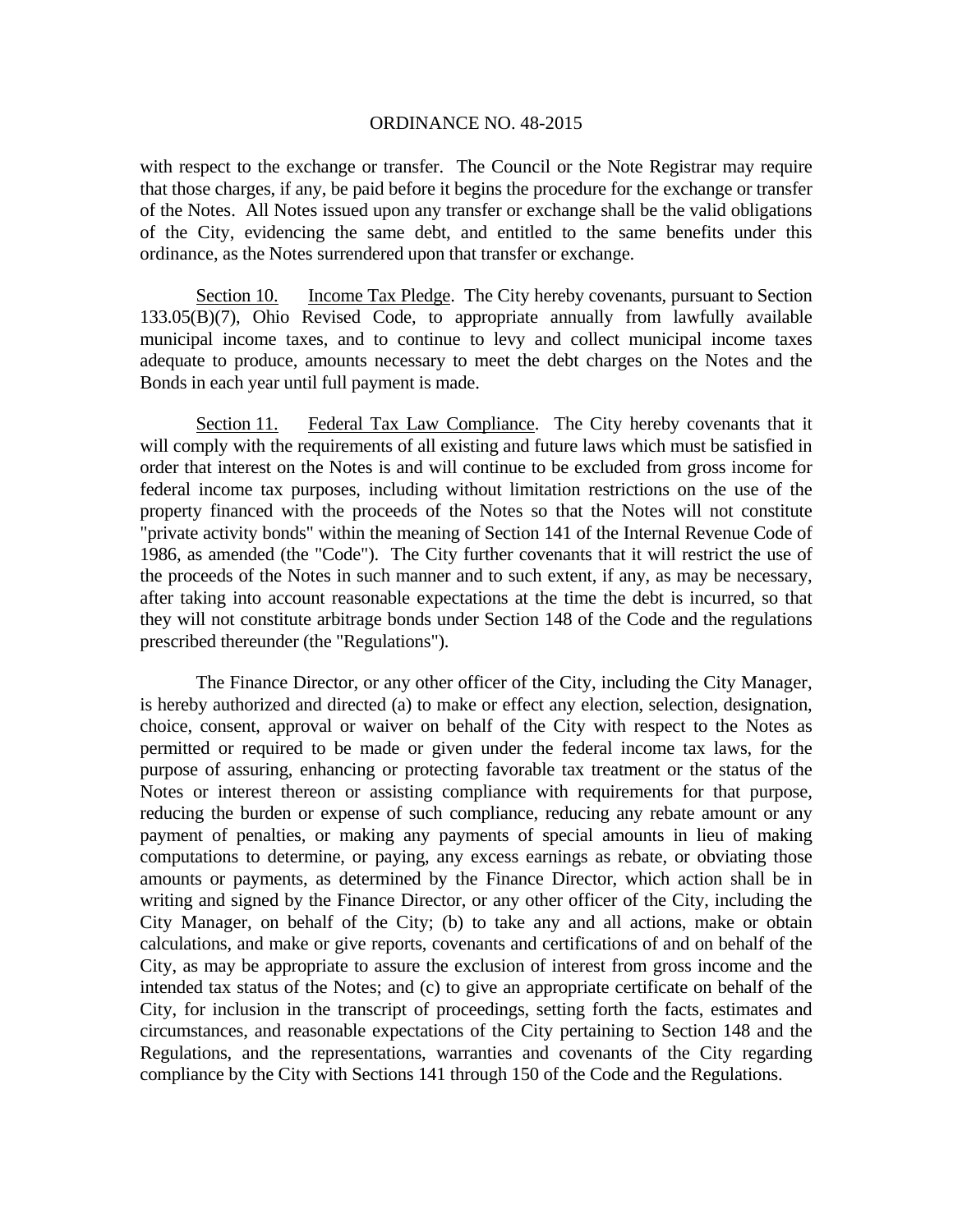The Finance Director shall keep and maintain adequate records pertaining to investment of all proceeds of the Notes sufficient to permit, to the maximum extent possible and presently foreseeable, the City to comply with any federal law or regulation now or hereafter having applicability to the Notes which limits the amount of Note proceeds which may be invested on an unrestricted yield or requires the City to rebate arbitrage profits to the United States Department of the Treasury. The Finance Director of the City is hereby authorized and directed to file such reports with, and rebate arbitrage profits to, the United States Department of the Treasury, to the extent that any federal law or regulation having applicability to the Notes requires any such reports or rebates.

Section 12. Transcript of Proceedings; Execution of Additional Documents. The officer having charge of the minutes of the Council and any other officers of the Council, or any of them individually, are hereby authorized and directed to prepare and certify a true transcript of proceedings pertaining to the Notes and to furnish a copy of such transcript to the Original Purchaser. Such transcript shall include certified copies of all proceedings and records of the Council relating to the power and authority of the City to issue the Notes and certificates as to matters within their knowledge or as shown by the books and records under their custody and control, including but not limited to a general certificate of the Clerk of Council and a no-litigation certificate of the City Manager and the Finance Director, and such certified copies and certificates shall be deemed representations of the City as to the facts stated therein.

 The Finance Director is hereby authorized and directed to take such action and to execute and deliver, on behalf of this Council, such additional instruments, agreements, certificates, and other documents as may be in their discretion necessary or appropriate in order to carry out the intent of this ordinance. Such documents shall be in the form not substantially inconsistent with the terms of this ordinance, as they in their discretion shall deem necessary or appropriate.

Section 13. Compliance with Open Meeting Requirements. It is hereby found and determined that all formal actions of this Council concerning and relating to the adoption of this ordinance were adopted in an open meeting of this Council, and that all deliberations of this Council and of any of its committees that resulted in such formal action, were in meetings open to the public, in compliance with all legal requirements including Section 121.22 of the Ohio Revised Code.

Section 14. Satisfaction of Conditions for Issuance. It is hereby determined that all acts, conditions and things necessary to be done precedent to and in the issuing of the Notes in order to make them legal, valid and binding obligations of the City have happened, been done and been performed in regular and due form as required by law; that the full faith, credit and revenue of the City are hereby irrevocably pledged for the prompt payment of the principal and interest thereof at maturity; and that no limitation of indebtedness or taxation, either statutory or constitutional, has been exceeded in issuing the Notes.